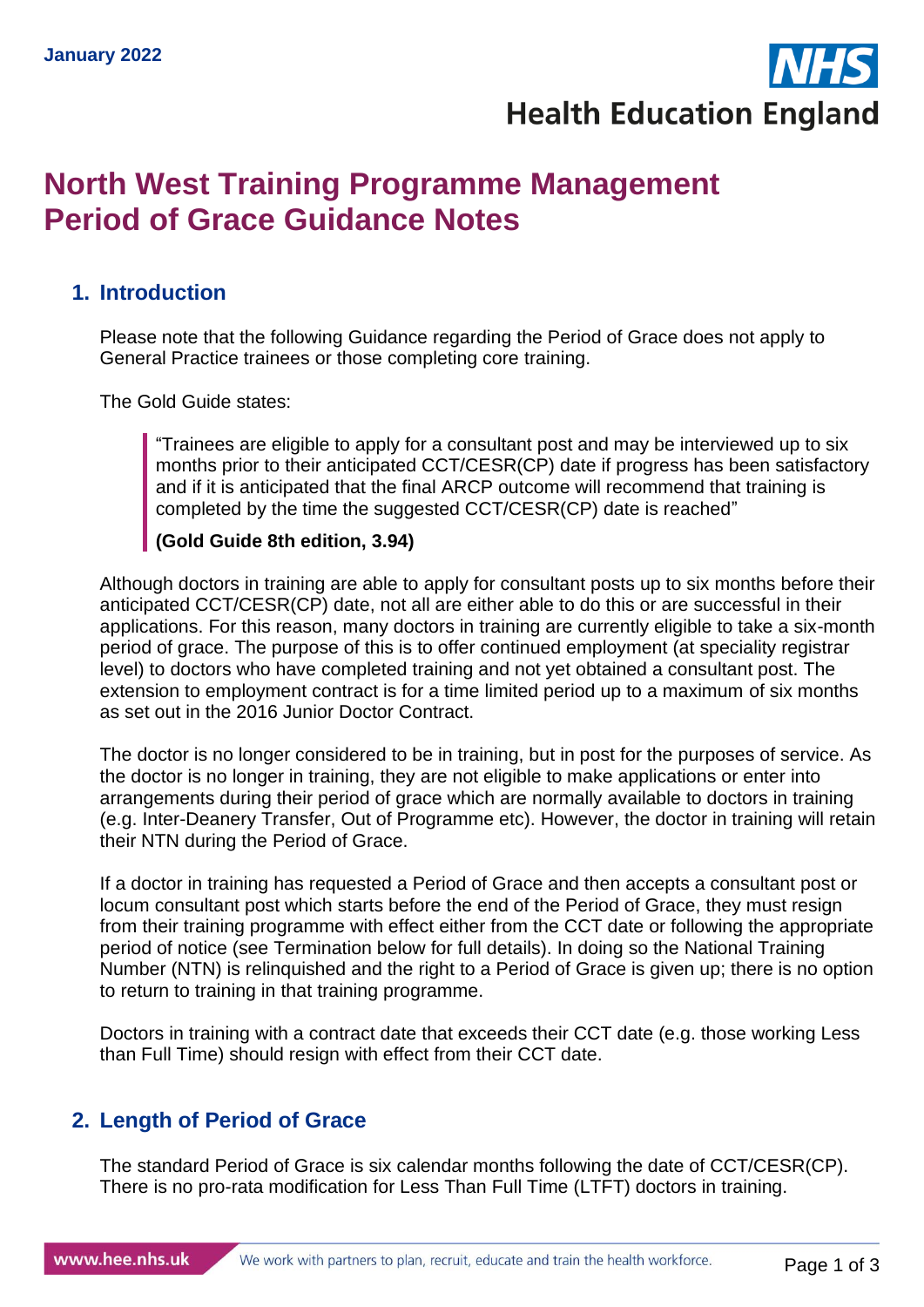# **Health Education England**

In exceptional circumstances the Postgraduate Dean may agree to extend the Period of Grace up to a maximum total of twelve calendar months. To do this, the doctor in training must gain the support of their Training Programme Director (TPD) and then write to the Postgraduate Dean within the normal timeframe for requesting a Period of Grace (see below).

#### **3. Requesting a Period of Grace**

Doctors in training are required to notify their Postgraduate Dean or nominated deputy of their intent to take up a Period of Grace at a minimum of 6 months prior to the date of CCT/CESR(CP). If the Period of Grace Request Form is not submitted by the required deadline, the TPD will not arrange a Period of Grace for the doctor in training. The doctor in training's NTN will be relinquished at point of sign off for CCT/CESR(CP).

There is no guarantee that late requests can be accommodated and so trainees should adhere to the request deadline.

The doctor in training should have a discussion with their TPD to support their decision as to whether or not a Period of Grace will be required. Whilst it is recognised that the period of grace is set within the 2016 contract and all specialty trainees on that contract are entitled to a POG, adequate notice and planning is required to assess capacity and availability of suitable posts. Therefore it is essential that doctors engage in that discussion with the TPD in a timely way.

ACLs are entitled to a period of grace in the same way as other specialty trainees. How the period of grace is used is dependent on how the specific trainee is funded.

#### **4. Confirmation of a Period of Grace**

A doctor can only commence a Period of Grace post if they have been recommended to CCT/CESR(CP) by receiving an ARCP outcome 6 signifying the satisfactory completion of either Higher Specialty Training or Run Through Training. It is not possible to complete a Period of Grace at the end of a Core Training Programme to bridge any gaps between commencement of a Higher Specialty Training Programme.

The Period of Grace commences from the date of the recommendation for CCT/CESR(CP) indicated on the ARCP Outcome 6 form. The Period of Grace is time-limited and can only be taken up by a doctor in training who is yet to relinquish their NTN.

### **5. Statutory Leave during the Period of Grace**

If a doctor takes statutory leave during the Period of Grace, the period is suspended on the date the statutory leave starts. The doctor will need to submit a new Period of Grace intent form for the remaining time (maximum 6 months' total time inclusive of time used prior to statutory leave and time following return from statutory leave) to request continuation of the Period of Grace on return from leave.